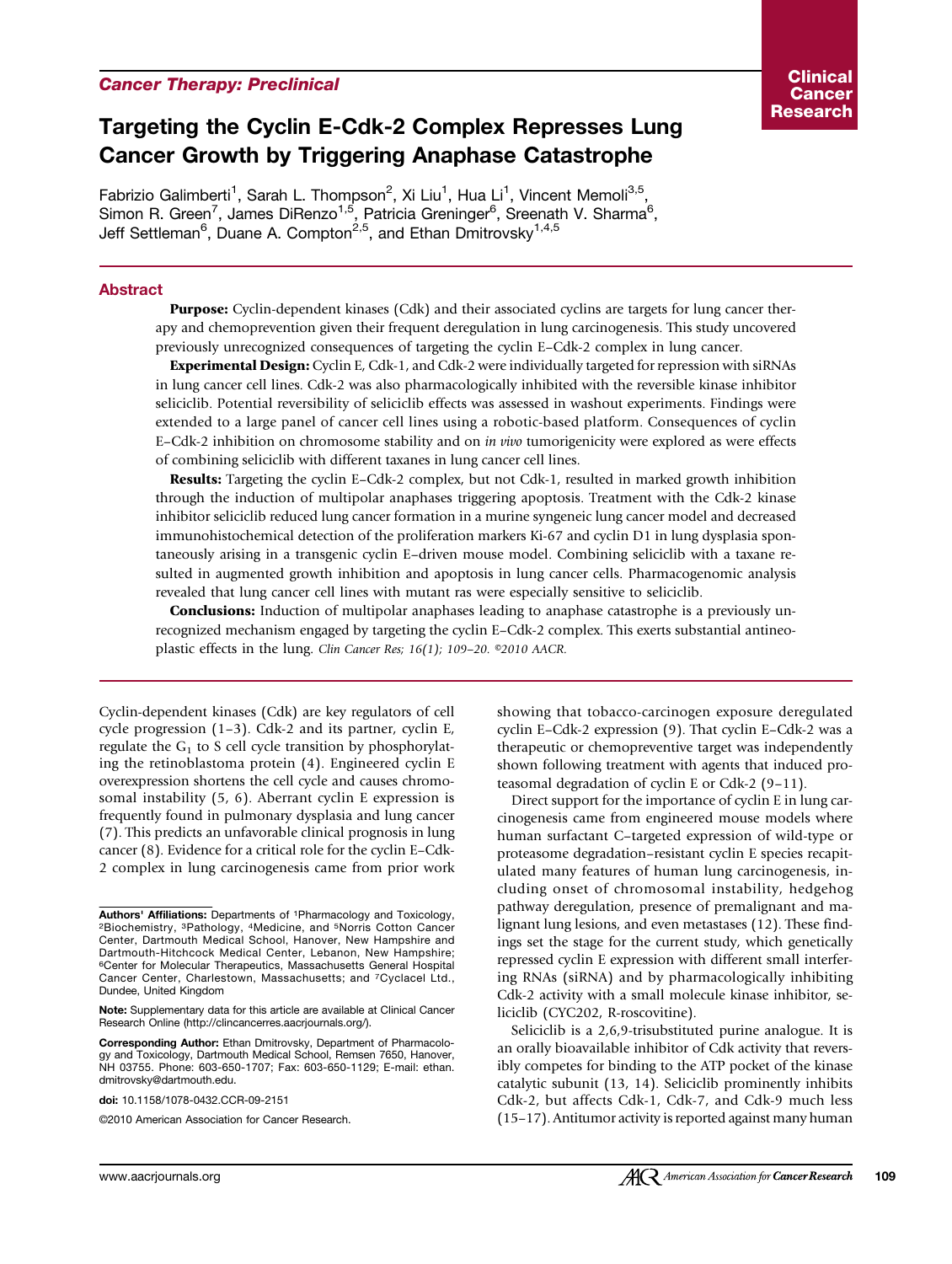## Translational Relevance

Cyclins and cyclin-dependent kinases (Cdk) are important antineoplastic targets in oncology. Genetic and pharmacologic targeting of the cyclin E–Cdk-2 complex each resulted in marked growth inhibition of lung cancer cells through a previously unrecognized mechanism: induction of multipolar anaphases leading to apoptosis. Pharmacologic targeting of Cdk-2 with seliciclib reduced lung cancer formation in vivo. Treatments also decreased expressed proliferation markers in lung carcinogenesis lesions arising in transgenic cyclin E mice. Pharmacogenomic analysis revealed that lung cancer cell lines that exhibited marked sensitivity to seliciclib frequently harbored activating ras mutations. Cooperative antineoplastic effects were seen when seliciclib was combined with a microtubule-targeting agent such as a taxane. Together, these findings provide a strong rationale for combining a microtubule-targeting agent with Cdk-2 inhibition for lung cancer therapy, especially when ras mutations are present.

cancer cell lines, including those of breast, prostate, and lung cancer origins (16). A seliciclib phase I clinical trial is reported (14) and phase II trials are ongoing in non– small cell lung cancer (NSCLC) and nasopharyngeal carcinoma (18).

Consequences of targeting the cyclin E–Cdk-2 complex in human and murine lung cancer cell lines were explored in this study. This was accomplished by genetic knockdown of cyclin E with different siRNAs and by pharmacologic inhibition of Cdk-2 with seliciclib. Comparisons were made to effects observed following targeting of Cdk-1. Novel murine lung cancer cell lines derived from wild-type (ED-1) and proteasome degradation–resistant (ED-2) cyclin E–driven lung cancers (19) were studied as was a well-characterized panel of human lung cancer cell lines. Unexpectedly, seliciclib antineoplastic effects were only partially reversed after its washout. This provided a basis for pursuit of an involved mechanism.

Seliciclib was found to induce aberrant multipolar anaphases leading to anaphase catastrophe and apoptosis in lung cancer cells. This provided a mechanistic explanation for the antineoplastic effects of targeting Cdk-2. Combining seliciclib with different microtubule-targeting agents (paclitaxel or docetaxel) was used to search for agents that cooperate with seliciclib to augment anaphase catastrophe. A high-throughput cancer cell line platform was used to determine the extent and incidence of seliciclib-mediated growth suppression in diverse cancer cells. To establish therapeutic relevance of these findings, in vivo antineoplastic effects of inhibiting Cdk-2 were explored after murine lung cancer cells were injected through the tail veins of syngeneic FVB mice. Antineoplastic effects of seliciclib

were also studied in transgenic cyclin E mice that spontaneously developed lung dysplasia or cancer (12).

Findings reveal prominent induction of anaphase catastrophe in lung cancer cells. This represents a previously unrecognized consequence of Cdk-2 inhibition. Taken together, these studies uncover a novel mechanism engaged by targeting the cyclin E–Cdk-2 complex that not only causes anaphase catastrophe, but also leads to apoptosis and significant repression of lung cancer growth in vivo. The implications of these findings for lung cancer therapy and potentially for chemoprevention will be discussed.

## Materials and Methods

Chemicals and antibodies. Seliciclib (CYC202, R-roscovitine) was provided by Cyclacel Ltd, and 10 mmol/L stock solutions in DMSO were prepared and stored at −20°C until used. Docetaxel (Cytoskeleton) and paclitaxel (LC Laboratories) were each purchased. DMSO 10 mmol/L stock solutions were prepared for each agent and stored at −20°C. Fetal bovine serum (Gemini Bioproducts, Inc.) was purchased. Anti–cyclin D1 (product sc-718), antiactin (product sc-1615), and horseradish peroxidase–conjugated donkey anti-goat IgG (product sc-2020) antibodies were purchased (Santa Cruz Biotechnology, Inc.) as were anti–COOH terminus domain RNA Polymerase II phosphorylated Ser-2 antibodies (Covance), the ECL Plus immunoblotting detection reagent (GE Healthcare UK Limited), and Protease Arrest protease inhibitor mixture (Geno Technology, Inc.).

Immunoblot analyses. Cells were lysed with ice-cold radioimmunoprecipitation lysis buffer, and immunoblot analyses were done, as described (20). Thirty-five micrograms of protein were loaded onto each lane. Lysates were size fractionated by SDS-PAGE before transfer to nitrocellulose membranes (Schleicher and Schuell Bioscience) and probing with the indicated antibodies.

Cell culture. Murine lung cancer cell lines were each derived from transgenic mice (12) harboring lung cancers expressing human surfactant C–driven wild-type cyclin E (ED-1 cell line) or proteasome degradation–resistant cyclin E (ED-2 cell line) species, as previously described (19). ED-1 and ED-2 murine lung cancer lines as well as C-10 murine immortalized lung epithelial cells and human lung cancer cell lines (HOP-62, H-522, and H-23) were each cultured in RPMI 1640 supplemented with 10% fetal bovine serum and 1% antibiotic and antimycotic solution at 37 $^{\circ}$ C in 5% CO<sub>2</sub> in a humidified incubator.

Transient transfection. Logarithmically growing ED-1  $(3 \times 10^{4})$  and ED-2  $(4 \times 10^{4})$  cells were individually plated onto each well of a six-well tissue culture plate 24 h before transfection. The transfection procedures were done with Oligofectamine reagent (Invitrogen) and siRNAs targeting both murine and human cyclin E species as well as for Risc control siRNA (Dharmacon). Two different siRNAs were engineered that targeted both human and murine cyclin E coding sequences, as follows: 5′-AAGTGCTACTGCCGCAGTATC-3′ (siRNA-E1.1) and 5′-CCTCCAAAGTTGCACCAGTTT-3′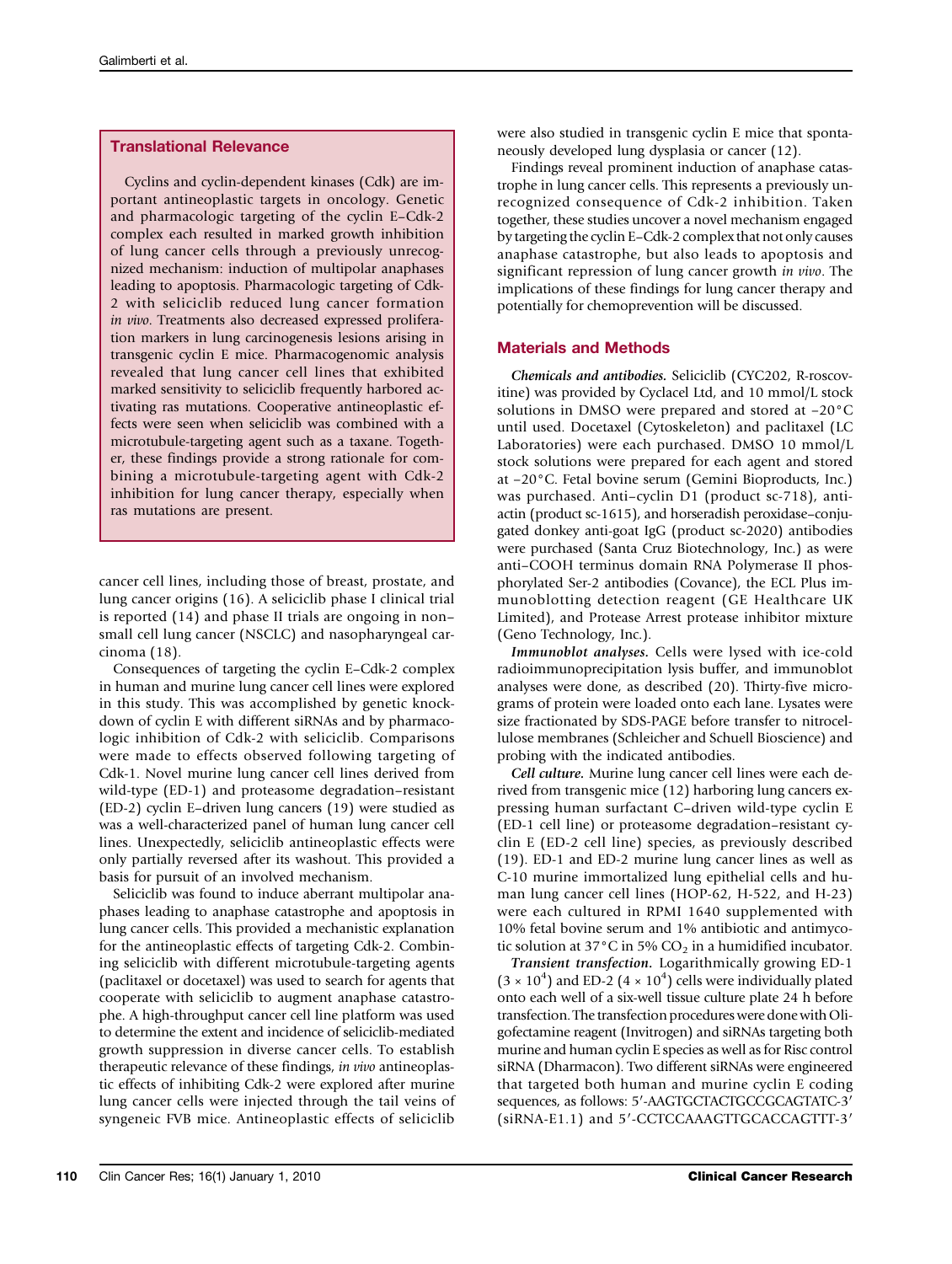(siRNA-E1.2). Two different siRNAs were also engineered that targeted the Cdk-2 coding sequence, as follows: 5′- TTGCGATAACAAGCTCCG-3′ (Cdk-2.1) and 5′-TAAG-TACGAACAGGGACTC-3′ (Cdk-2.2). Two different siRNAs were engineered that targeted the Cdk-1 coding sequence, as follows: 5′-TCAAAGATGAGATATAAC-3′ (Cdk-1.1) and 5′-TTTGGATGATGACGAAGTTCC-3′ (Cdk-1.2). Fresh medium was added to each well 24 h after transfection. Three replicate experiments were done and each experiment was conducted in at least triplicates.

Real-time reverse transcription-PCR assays. Total RNA was isolated from the indicated siRNA-transfected ED-1 or ED-2 cells using Trizol reagent (Invitrogen). Reverse transcription (RT) assays were done using the High Capacity cDNA Reverse Transcription kit (Applied Biosystems) with a Peltier Thermal Cycler (MJ Research). Quantitative real-time PCR assays were done using SYBR Green PCR Mastermix (Applied Biosystems) and the 7500 Fast Realtime PCR System (Applied Biosystems) for quantitative detection of mRNAs. Reverse transcription-PCR assays were conducted using previously optimized protocols of the vendor (Applied Biosystems). Three replicate experiments were done. The primers used were as follows: murine cyclin E forward, 5′-GTGGCTCCGACCTTTCAGTC-3′ and reverse, 5′-CACAGTCTTGTCAATCTTGGCA-3′; murine Cdk-2 forward, 5′-CCTGCTTATCAATGCAGAGGG-3′ and reverse: 5′-TGCGGGTCACCATTTCAGC-3′; and murine glyceraldehyde-3-phosphate dehydrogenase forward: 5′-AGGTCGGTGTGAACGGATTTG-3′, and reverse: 5′- TGTAGACCATGTAGTTGAGGTCA-3′.

Proliferation and apoptosis assays. ED-1  $(4.5 \times 10^3)$ , ED-2 (7.5 × 10<sup>3</sup>), C-10 (8 × 10<sup>3</sup>), H-23 (2 × 10<sup>4</sup>), HOP-62  $(4.5 \times 10^3)$ , and H-522 (2  $\times 10^4$ ) cells were each seeded per well of a six-well tissue culture plate and treated 24 h later with the indicated agents. At least three wells were seeded for each cell line in each experiment. Triplicate replicate experiments were done. Logarithmically growing cells were assayed using the CellTiter-Glo assay (Promega) and established methods (21). Trypan blue viability assays were done, as described (21). Cellular apoptosis was measured by Annexin V:FITC positivity detected by flow cytometry using the Annexin V assay kit (AbD Serotec), following the vendor's methods.

Clonal growth assays. Two hundred logarithmically growing ED-1 cells were plated onto each 10-cm tissue culture plate. Triplicate replicate clonal growth assays were done. Cell cultures were treated with the indicated agent on day 1. Media were removed on day 4, and plates were incubated for an additional 10 d in seliciclib-free medium; otherwise, colonies did not readily form (data not shown). Colonies were stained with Diff Quick (IMEB, Inc.) according to the vendor's recommended procedures. Colonies were counted using the Oxford Optronix Col Count colony counter (Oxford Optronix) as in prior work (22).

*Washout assays.* ED-1  $(1.5 \times 10^4)$  and ED-2  $(3 \times 10^4)$ cells were each seeded onto 10-cm tissue culture plates and treated 24 h later with seliciclib  $(10 \mu mol/L)$  or vehicle (DMSO). Cells were washed thrice with sterile PBS before being harvested and seeded in six-well plates, as described above. Seliciclib or vehicle (DMSO) were added 12 h later. Proliferation was monitored 48 and 96 h following treatments using the CellTiter-Glo assay (Promega).

Chromosome stability assay. ED-1, ED-2, C-10, H-23, HOP-62, and H-522 cells were each fixed in 3.5% paraformaldehyde, stained with anti-α-tubulin–specific antibody (Sigma Aldrich) and independently mounted with Pro-Long Gold antifade reagent supplemented with 4',6-diamidino-2-phenylindole (Invitrogen). Stained cells were examined using an Eclipse TE 2000-E microscope (Nikon). Anaphase cells that contained three or more spindle poles were scored as multipolar.

High-throughput proliferation assay. In brief, 270 human cancer cell lines were seeded in 96-well microtiter plates (BD Biosciences), with each cell line seeded onto 3 different wells, as previously described (23, 24). These cells were treated with 0.15, 1.5, and 15 μmol/L seliciclib dosages. Cells were assayed 72 h posttreatment by staining with the fluorescent nucleic acid stain Syto 60 (Molecular Probes) using the Sciclone ALH300 multichannel liquid handling workstation (Caliper Lifesciences) and optimized methods (23, 24). Quantification of the fluorescent signals was done with the SpectraMax M5 plate reader (Molecular Devices). Means of triplicate seliciclib treatment experiments were compared with vehicle-treated cells, using optimized methods previously reported (23, 24).

In vivo seliciclib pharmacodynamic studies. Three 9-moold female mice expressing transgenic wild-type human cyclin E were each injected i.p. twice daily for 5 consecutive d with 100 mg/kg seliciclib or vehicle (DMSO), for a total of six mice in this experiment. These mice were then sacrificed following an Institutional Animal Care and Use Committee–approved protocol, and harvested lung tissues were formalin fixed, paraffin embedded, and sectioned for histopathologic analyses using previously established techniques (19). In addition to H&E staining, immunohistochemical staining for Ki-67 and cyclin D1 expression was detected using optimized techniques (12). Histopatholgic analyses were done by a pathologist (V. M.), who was unaware whether tissues harvested from mice were previously treated with seliciclib or with the vehicle.

In vivo tumorigenicity. Early passages of ED-1 cells were harvested in PBS supplemented with 10% mouse serum (Invitrogen) and  $8 \times 10^5$  cells were individually injected into the tail veins of each of 8-wk-old female FVB mice. Ten mice were each i.p. treated twice daily, 5 d on, 2 d off, for 3 cycles with 100 mg/kg seliciclib, and 10 additional mice were treated with vehicle (DMSO). Treatments began 2 wk after tail vein injections. This time was selected because ED-1 cells had already begun to form lung tumors at this time point (data not shown). A replicate experiment was done. Mice were then sacrificed following an Institutional Animal Care and Use Committee–approved protocol, and harvested lung tissues were formalin fixed, paraffin embedded, and sectioned for histopathologic analyses using established methods (19, 25). Analyses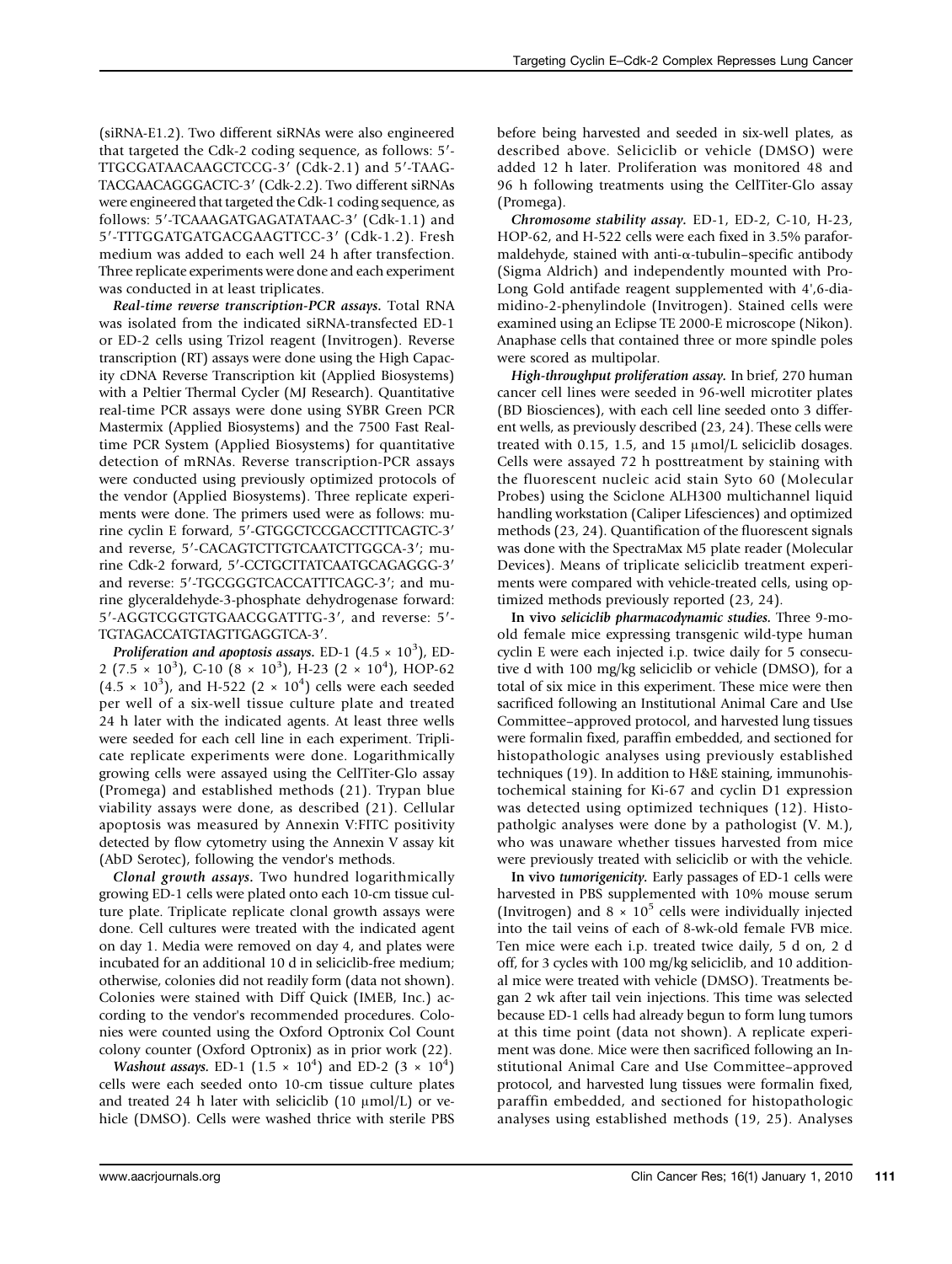were done by a pathologist (H. L.) who was unaware of which mice were treated with seliciclib or vehicle.

Statistical analysis. All assays were expressed as means  $\pm$ SD. Results of all independent experiments were pooled to assess for statistical significance. Z test and two-sided t tests were used for all statistical analyses. Statistical significance was considered for values of  $P < 0.05$  and  $P < 0.01$ , respectively.

#### **Results**

Targeting cyclin E expression. To investigate effects of knockdown of cyclin E independently in ED-1 and ED-2 murine lung cancer cells, two siRNAs were designed to target both endogenous murine and exogenous human cyclin E species. Findings were compared with an inactive control siRNA. Over 95% of cells were transiently transfected with the desired siRNAs (data not shown). To validate knockdown of targeted mRNAs, real-time quantitative reverse transcription-PCR assays were done using total RNA isolated from transfected ED-1 or ED-2 cells. Marked knockdown of cyclin E mRNAs was achieved in both ED-1 and ED-2 cells, as shown in Fig. 1A. The result

was that both ED-1 and ED-2 cellular proliferation was markedly inhibited, as in Fig. 1B. This inhibition was consistent with a likely dependence on cyclin E expression for both ED-1 and ED-2 cell growth. When higher siRNA dosages targeting cyclin E were used in transfection experiments, few viable cells remained (data not shown).

Inhibition of Cdk-2. To confirm and extend evidence for importance of the cyclin E–Cdk-2 complex in lung cancer cell growth, Cdk-2 was pharmacologically targeted with seliciclib, a reversible Cdk-2 inhibitor. Cdk-2 inhibition caused a significant dose-dependent growth suppression of both ED-1 and ED-2 cells at 48 and 96 hours, compared with vehicle controls occurring at seliciclib dosages of 10 to 25 μmol/L (Fig. 2A). Seliciclib treatment decreased clonal growth in a dose-dependent manner (Fig. 2B). Seliciclib treatment also led to a substantial repression of cyclin D1 protein expression by 48 hours, but inhibited phosphorylation of RNA-polymerase II at Ser-2, a hallmark of Cdk-7/9 inhibition (16), only at high dosages  $(25 \mu \text{mol/L}$ ; Fig. 2C). Thus, the biological effects of seliciclib at dosages below 25 μmol/L were due to Cdk-2 inhibition rather than to repression of transcription through Cdk-7/9 blockade.



Fig. 1. Individual siRNA-mediated knockdown of cyclin E species repressed growth of ED-1 and ED-2 lung cancer cell lines. A, confirmation of cyclin E mRNA knockdown by real-time reverse transcription-PCR assays performed on RNA isolated from ED-1 (left) and ED-2 (right) cells transfected with different siRNAs targeting both human and murine cyclin E species or with RISC-free siRNA (control). B, proliferation of ED-1 (left) and ED-2 (right) cells was inhibited by these siRNAs targeting cyclin E. Columns, mean; bars, SD.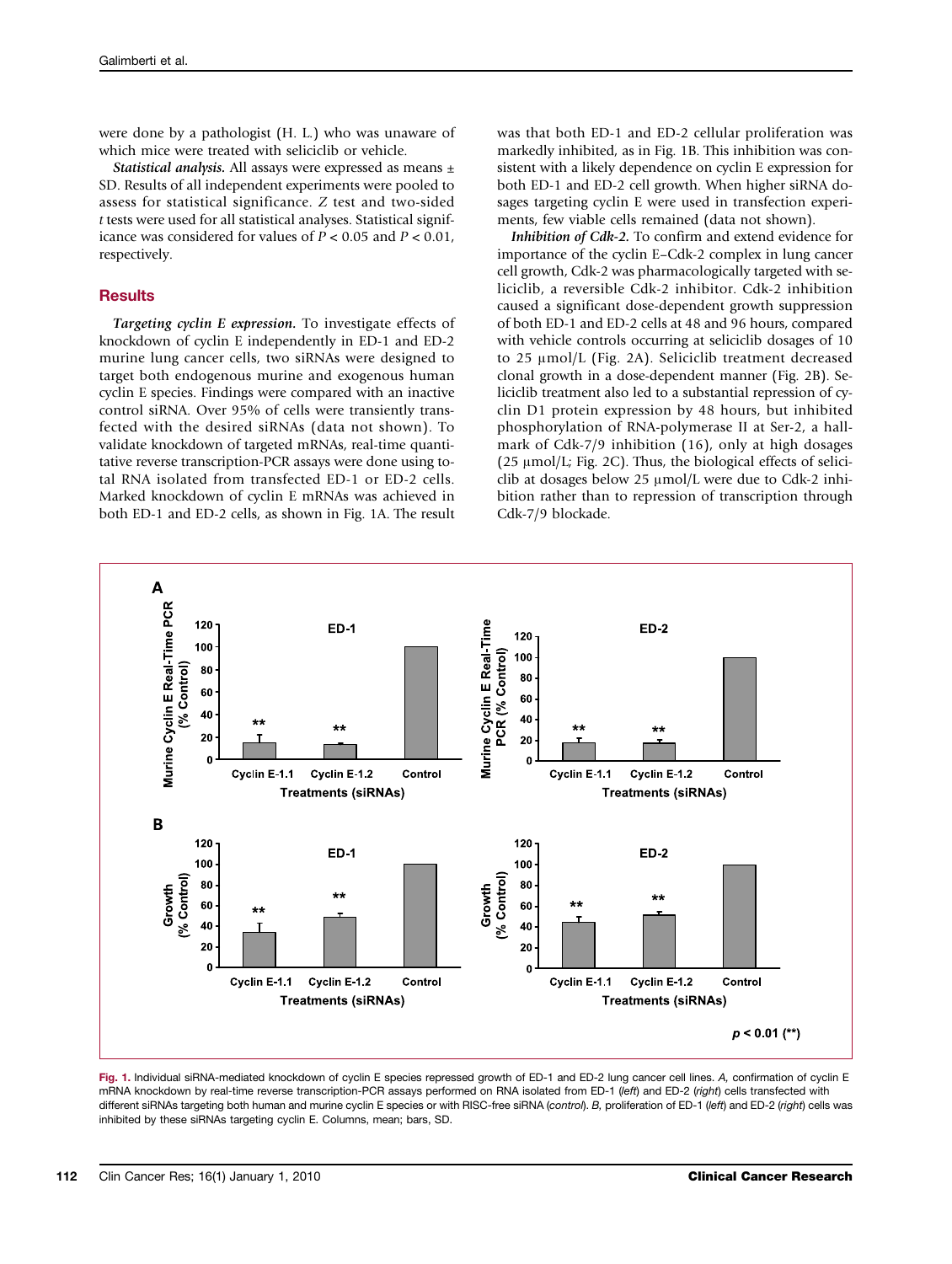

Fig. 2. Cdk-2 inhibition repressed proliferation and clonal growth of ED-1 and ED-2 lung cancer cells. A, dose- and time-dependent inhibition of ED-1 (left) and ED-2 (right) cell growth by seliciclib compared with vehicle (DMSO) control. B, seliciclib treatment reduced clonal growth of ED-1 cells in a dose-dependent manner. C, dose-dependent effects of pharmacologic inhibition of Cdk-2 with seliciclib resulted in downregulation of cyclin D1 protein by immunoblot analysis of ED-1 cells. RNA-polymerase II phosphorylation was inhibited by seliciclib treatment only at a dosage of 25 μmol/L (a dosage above those examined for antineoplastic effects). Actin expression served as a loading control. D, seliciclib effects were partially reversed in ED-1 (left) and ED-2 (right) cells as seen in washout experiments at the 10 <sup>μ</sup>mol/L dosage, as shown in this figure. ED-1 and ED-2 cell growth only partially recovered from seliciclib washout compared with cells continuously treated with seliciclib. SD bars and P values are displayed.

Intriguingly, seliciclib-mediated growth inhibition was only partially reversed by washout experiments conducted in ED-1 and ED-2 cells (Fig. 2D). This was the basis for pursuit of an engaged mechanism from targeting Cdk-2. Given the known induction of chromosomal instability by cyclin E overexpression (6), effects of Cdk-2 inhibition on chromosome stability of ED-1, ED-2, and other lung cancer cells were explored. Seliciclib treatment increased the occurrence of multipolar anaphases, which has been shown to result in cell death (Fig. 3A and B, left; ref. 26).

This mechanism associated with seliciclib therapeutic effects occurred in both ED-1 and ED-2 cells.

To investigate whether inhibition of Cdk-2 was responsible for induction of multipolar anaphases, Cdk-2 was sublethally targeted with two different siRNAs. Notably, Cdk-2 knockdown resulted in marked growth inhibition, which was consistent with a likely addiction of ED-1 and ED-2 cells to cyclin E and its partner, Cdk-2, for their growth. Quantitative PCR (Supplementary Fig. S1A) was done after sublethal knockdown of Cdk-2 through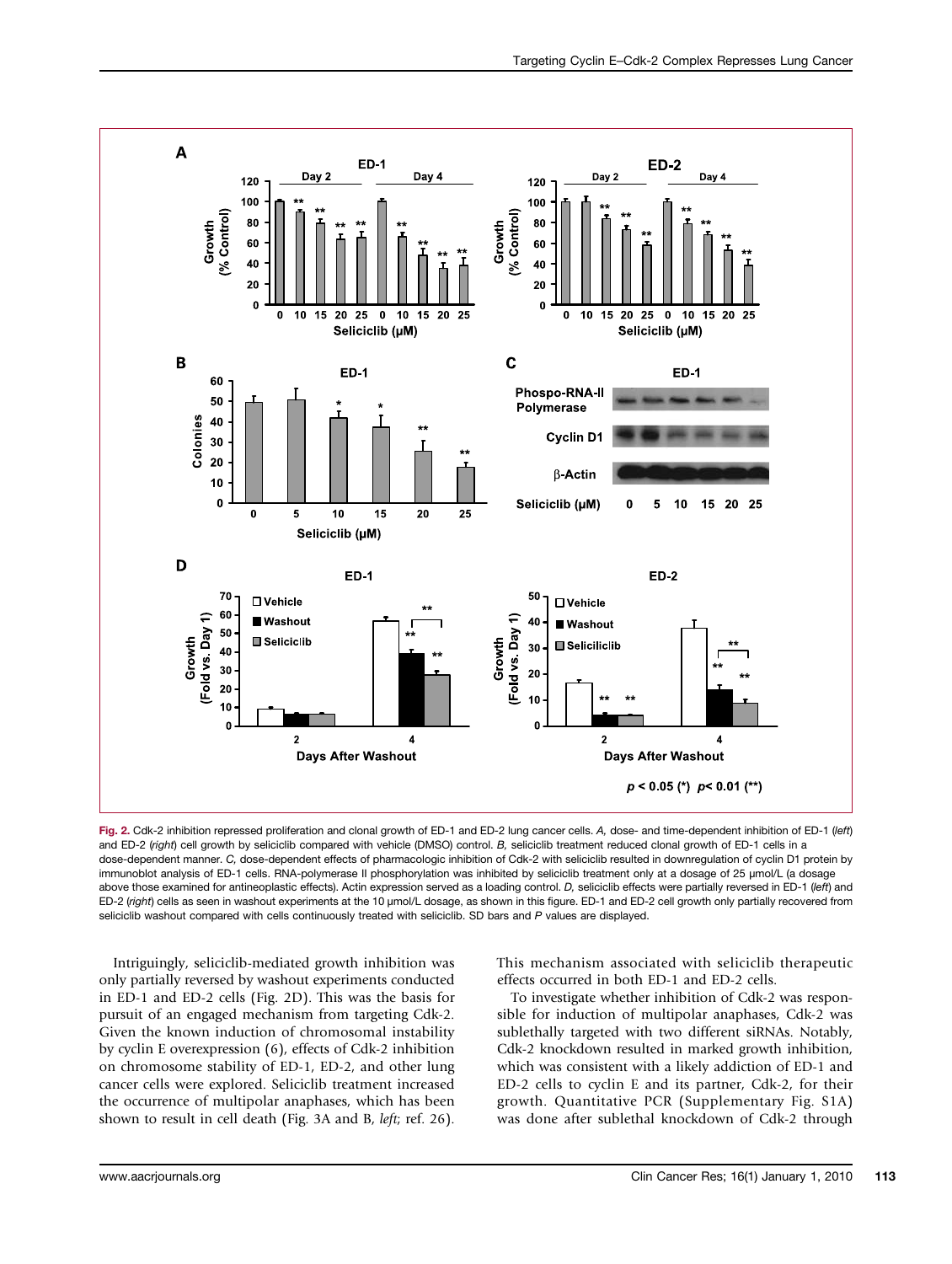different siRNAs. This resulted in induction of apoptosis (Supplementary Fig. S1B) and increased multipolar anaphases (Fig. 3B, right), whereas comparable siRNA-mediated Cdk-1 knockdown (Supplementary Fig. S1B) did not result in a significant increase in apoptosis or multipolar anaphases (Fig. 3B, right). Thus, specifically targeting Cdk-2 resulted in multipolar anaphases leading to anaphase catastrophe.

Cdk-2 inhibition by seliciclib resulted in growth inhibition of HOP-62, H-522, and H-23 human lung cancer cell lines (Supplementary Fig. S2A). Seliciclib treatment also augmented multipolar anaphases leading to anaphase catastrophe in each of these human lung cancer cell lines as early as 4 hours after seliciclib (15 μmol/L) treatment (Fig. 3C-D). In contrast, C-10–immortalized murine pulmonary epithelial cells had much less basal aneuploidy than lung cancer cells and exhibited only minor growth inhibition after seliciclib treatment (Supplementary Fig. S2B). This treatment (15 μmol/L of seliciclib) did not significantly induce multipolar anaphases in C-10 cells (Fig. 3D, right). Thus, both human and murine lung cancer cell lines exhibited statistically significant growth inhibition and induction of anaphase catastrophe after seliciclib treatments. These findings, along with results from a large panel of cancer cell lines (discussed below), revealed that antiproliferative effects of inhibiting Cdk-2 are frequent in lung cancer cells as well as in many other cancer cell lines.

Seliciclib cooperation with taxanes. Taxanes are microtubule-targeting agents that confer apoptosis through mechanisms that include induction of mitotic catastrophe (27). Given this, studies of the consequences of combining seliciclib with these agents were undertaken. Paclitaxel and docetaxel were the taxanes (27, 28) examined. Combining seliciclib with either paclitaxel or docetaxel caused at least additive growth inhibition of ED-1 (Fig. 4A) and ED-2 lung cancer cells (data not shown). Each agent was used at dosages lower than used in single agent studies to search for cooperative interactions. These treatment regimens cooperatively increased induction of apoptosis (Fig. 4B) and reduced clonal growth (Fig. 4C). Notably, combined treatment of seliciclib with paclitaxel or docetaxel led to at least additive growth inhibition of HOP-62, H-522, and H-23 human lung cancer cell lines compared with vehicle controls (Supplementary Fig. S2C). Thus, dual targeting of Cdk-2 with seliciclib and microtubules with either paclitaxel or docetaxel exerted cooperative antiproliferative effects in murine and human lung cancer cell lines.

High-throughput studies. To comprehensively examine seliciclib effects, a recently described method for detecting pharmacologic responses was used with a large number of cancer cell lines and a robotic-based platform (23, 24). A total of 270 human cancer cell lines from diverse cancer histopathologic types was investigated. Over half of investigated lung, pancreatic, head and neck, esophageal, liver, thyroid, ovarian, uterine, and skin cancer cell lines showed at least 50% growth inhibition following 72 hours of

seliciclib treatment, compared with vehicle treated cells (Supplementary Table S1; Fig. 5A). Among the 270 human cancer cell lines investigated, 52 were of NSCLC origin and 2 (4%) were relatively insensitive to seliciclib (fractional growth, >75% compared with vehicle-treated cells), whereas 21 (40%) displayed a modest sensitivity (fractional growth was between 75% and 50% compared with vehicle-treated cells), and 29 (56%) showed marked sensitivity scored as fractional growth <50% versus controls (Fig. 5B).

Effects of seliciclib treatments on proliferation of H-522 lung cancer cells were also investigated in Supplementary Fig. S2A with concordant results as in this high-throughput experiment. As shown, this cell line was less sensitive than others examined and had wild-type ras status (Supplementary Table S2). The ras status of 13 of 15 NSCLC cell lines with highest sensitivity to seliciclib is known.<sup>8</sup> Intriguingly, analyses revealed that 12 of 13 (92%) of the lung cancer cells most sensitive to seliciclib treatments had K-ras– or N-ras–activating mutations, whereas none of the NSCLC cell lines with the least sensitivity to seliciclib had such mutations (Supplementary Table S2; Fig. 5C). Prior work has shown that both H-23 and HOP-62 lung cancer cells harbor ras mutations and, as shown in Supplementary Table S1, are more sensitive to seliciclib than H-522 lung cancer cells (29). Thus, findings from this large panel of cancer cell lines indicated significant seliciclib sensitivity well beyond those human and murine lung cancer cells already investigated. For lung cancer cells, this response is tightly associated with the presence of ras activation in highly responsive cells.

Seliciclib effects in transgenic cyclin E mice. To investigate seliciclib pharmacodynamic effects in the lungs of transgenic wild-type cyclin E mice that spontaneously develop lung carcinogenesis, seliciclib 100 mg/kg or vehicle (DMSO) were each administered to mice i.p. twice a day, as described in the Materials and Methods. Immunohistochemical analyses revealed that seliciclib treatment resulted in a significantly decreased number of nuclei immunostaining for the pharmacodynamic markers Ki-67  $(P = 0.00011)$  and cyclin D1  $(P = 0.00037)$  in representative dysplastic lung lesions, compared with vehicle-treated control mice (Supplementary Fig. S3; Fig. 6A).

Seliciclib antineoplastic effects. ED-1 lung cancer cells  $(8 \times 10^5)$  were tail vein injected into each syngeneic FVB mouse. These mice exhibited histopathologic evidence of lung adenocarcinomas by 2 weeks after injections of ED-1 cells (data not shown). Whether targeting Cdk-2 with seliciclib exerted antitumorigenic effects was examined in 10 female FVB mice per treatment arm after tail vein injections with ED-1 cells. Seliciclib treatment of each of these mice began 2 weeks following injection of cells. Results were compared with those obtained from 10 syngeneic female FVB vehicle-control–treated mice,

<sup>8</sup> http://www.sanger.ac.uk/perl/genetics/CGP/cosmic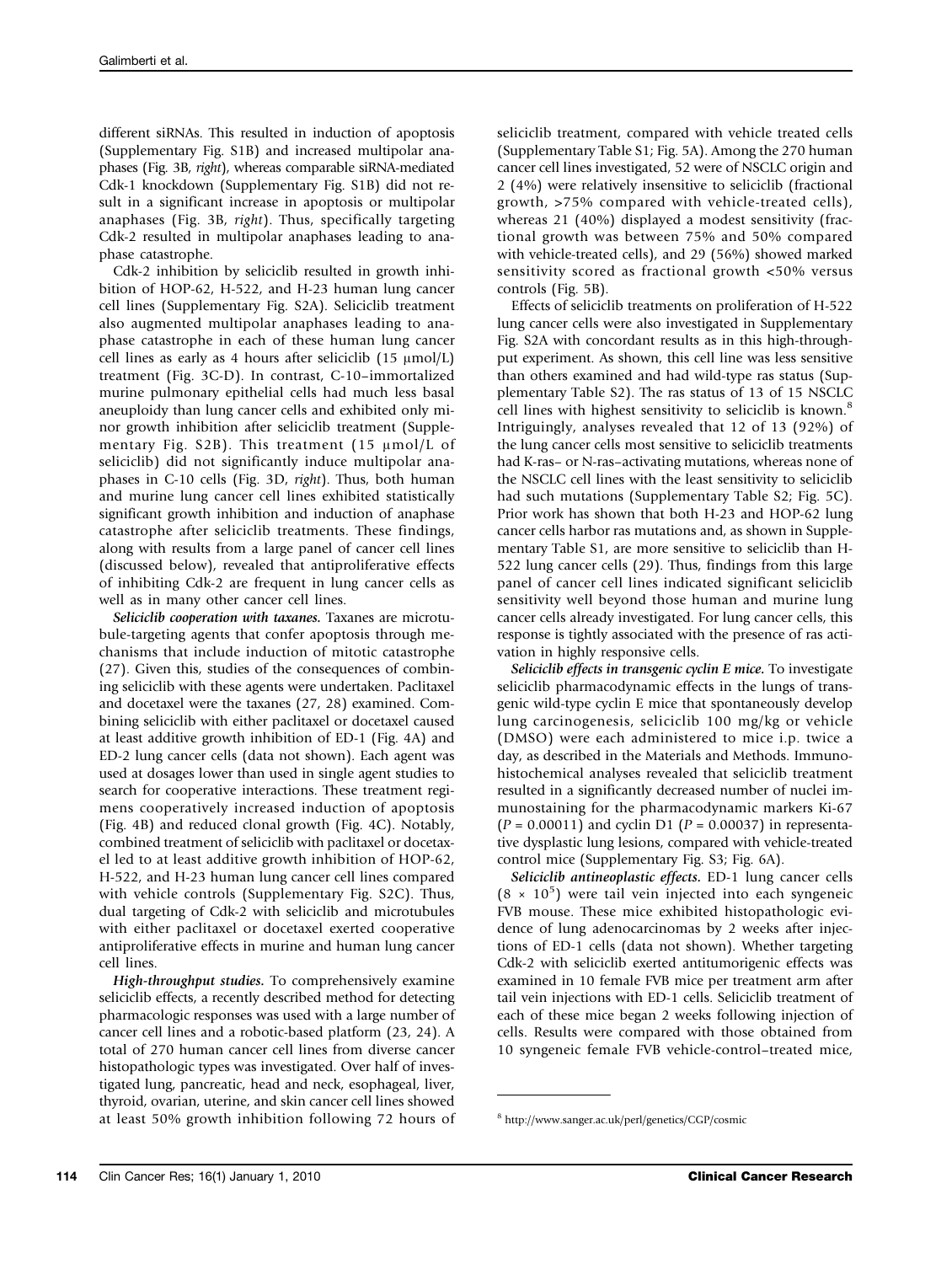

Fig. 3. Cdk-2 inhibition affects chromosomal stability by inducing multipolar anaphases in murine and human lung cancer cells, but not in C-10–immortalized murine lung epithelial cells. A, a representative ED-1 cell undergoing anaphase in the presence of control (vehicle, DMSO, or control siRNA) and two indepedendent Cdk-1 siRNAs (results from one representative siRNA experiment are shown), compared with another representative ED-1 cell undergoing multipolar anaphase in the presence of seliciclib (10 μmol/L) as well as following transfection of each of two different Cdk-2 siRNAs (results from one representative siRNA experiment are shown). ED-1 cells were fixed 24 h after treatment and stained, as described in the Materials and Methods. Microtubules were stained red and DNA was stained blue with 4′,6-diamidino-2-phenylindole. Cells in anaphase were scored for mulitpolar anaphases as in the Materials and Methods. B, left, a representative induction of multipolar anaphases in ED-1 cells 24 h after seliciclib treatments. Right, induction of anaphase catastrophe in ED-1 cells 24 h after transfection with each of two different Cdk-2 targeting siRNAs, two Cdk-1 siRNAs, and control siRNA. C and D, the percentage of H-23, HOP-62, and H-522 human lung cancer cells compared with C-10–immortalized murine pulmonary epithelial cells undergoing multipolar anaphases following seliciclib (15 μmol/L) treatment (0 h, control). SD bars and P values are shown.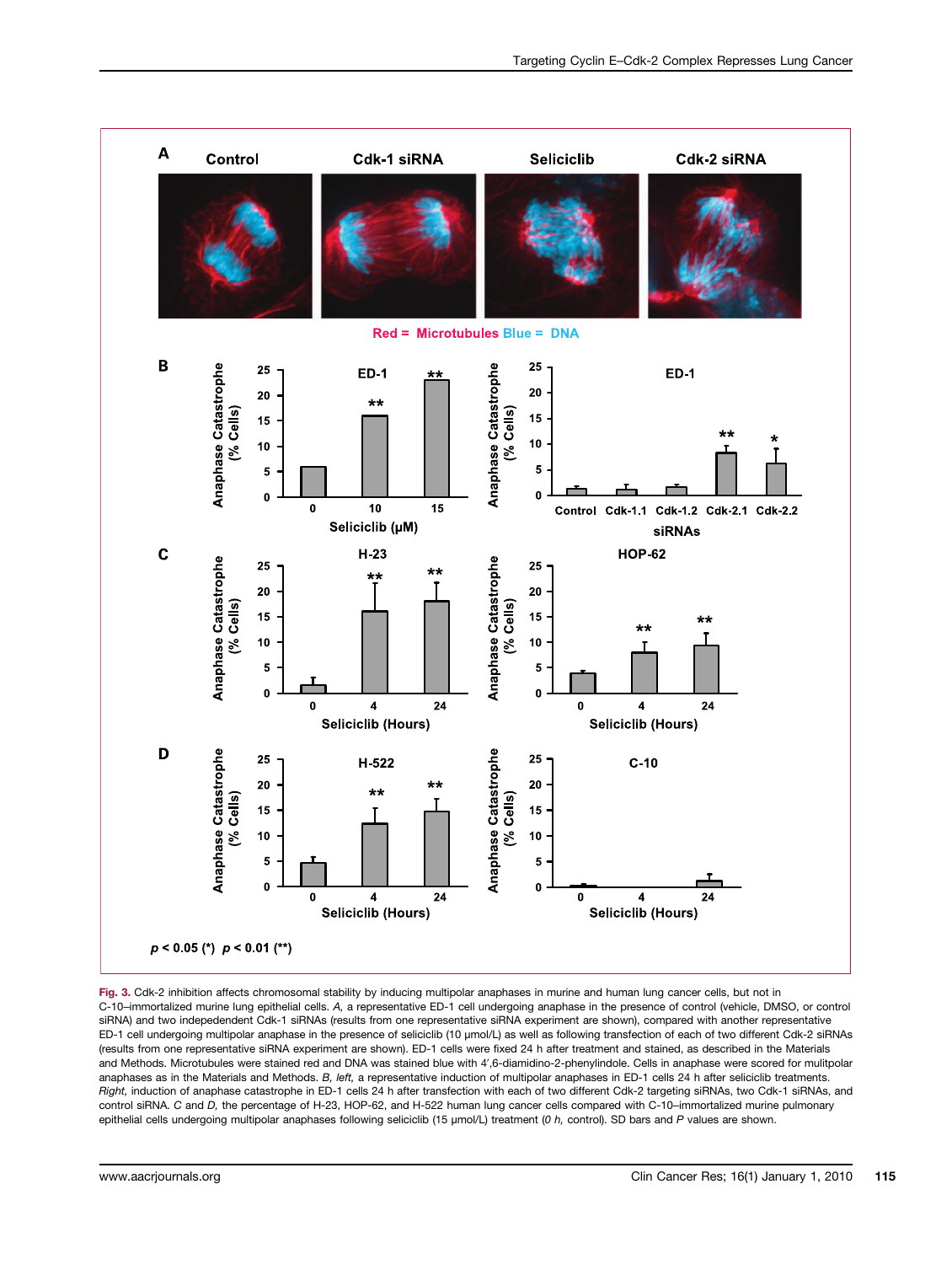

Fig. 4. Seliciclib and taxanes cooperatively inhibited proliferation and clonal growth, while inducing apoptosis of ED-1 lung cancer cells. A, seliciclib treatment combined with paclitaxel (left) or docetaxel (right) treatment cooperatively inhibited ED-1 cell growth compared with vehicle (DMSO) controls. B, seliciclib treatment combined with paclitaxel (left) or docetaxel (right) treatment increased apoptosis as detected by Annexin V:FITC and propidium iodide staining. C, cooperation between seliciclib and paclitaxel (left) or docetaxel (right) treatments significantly repressed ED-1 cell clonal growth. SD bars and P values are shown.

as described in the Materials and Methods. Numbers of lesions detected histopathologically in formalin-fixed paraffin-embedded lung tissue specimens were scored 6 weeks after ED-1 cell injections into FVB mice. Seliciclib treatment resulted in a significant reduction of high-grade  $(P = 0.026; Fig. 6C)$  and multilayer  $(P = 0.005; Fig. 6D)$ lung lesions, compared with the lungs of vehicle-treated FVB mice injected with ED-1 cells in each of two replicate experiments. Representative lesions are shown in Fig. 6B. The quantifications of lung lesions for one of the two replicate experiments are shown in Fig. 6C and D. Targeting Cdk-2 with seliciclib exerted significant antitumorigenic effects.

## **Discussion**

Cyclin E and Cdk-2 are therapeutic targets deregulated in lung cancer (1–3). The current study advances prior work by showing that targeting the cyclin E–Cdk-2 complex triggers anaphase catastrophe and apoptosis that in turn substantially suppressed lung cancer growth. Recently described ED-1 and ED-2 murine transgenic lung cancer cells (19) depended on cyclin E expression for their growth, as confirmed by the marked growth inhibition resulting from siRNA-mediated knockdown of cyclin E (Fig. 1). The marked growth inhibitory effects observed in these cells likely indicated an addiction to cyclin E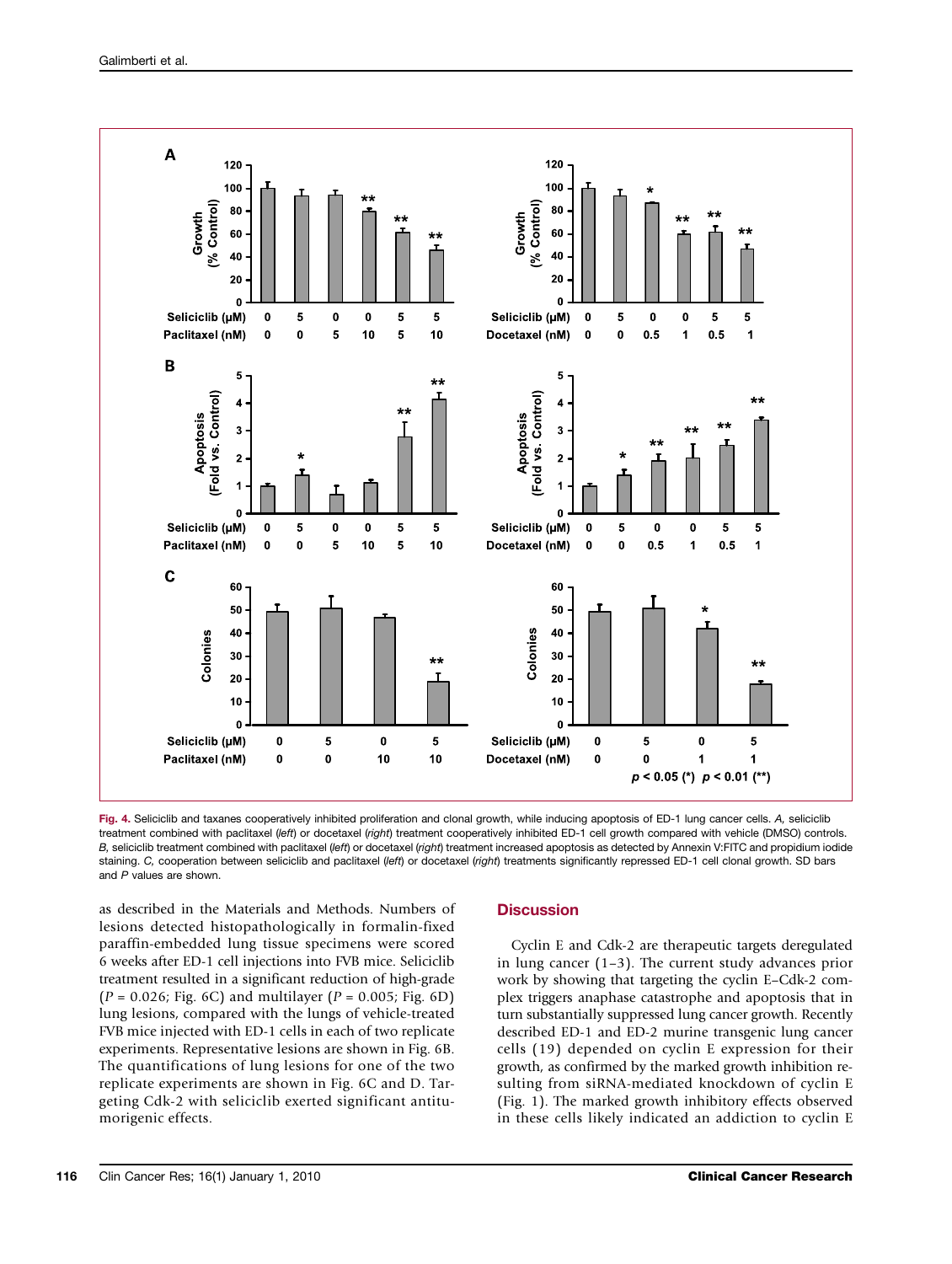(30). Cdk-2 inhibition with seliciclib decreased proliferation of ED-1 and ED-2 cells (Fig. 2A) as well as growth observed in a large panel of human cancer cells, including 52 lung cancer cell lines (Fig. 5A and B). This established the broad pharmacologic effect of targeting the cyclin E– Cdk-2 complex in cancer cells.

Unexpectedly, these effects were partially reversed (Fig. 2D). An intriguing engaged mechanism for this was found: induction of multipolar anaphases leading to anaphase catastrophe and apoptosis (Fig. 3). Apoptosis was enhanced by combining Cdk-2 inhibition with microtubule-targeting taxanes (Supplementary Fig. S2C; Fig. 4). Cdk-2 inhibition led to repression of pharmacodynamic proliferation markers and to reduced lung cancer formation in vivo (Fig. 6).

This has implications for translational cancer research. These findings underscore a clinical rationale for targeting the cyclin E–Cdk-2 complex in lung cancer patients.

Aberrant expression of cyclin E (6) and hCDC4 mutations (31) have each been previously reported to induce chromosomal instability. The known effects of cyclin E on chromosomal instability and aneuploidy were the basis for searching for their changing during cyclin E–Cdk-2 inhibition. Results presented in this study indicate that inhibition of Cdk-2 markedly affected chromosomal stability by inducing formation of multiple spindle poles triggering anaphase catastrophe. This underscored the critical role played by the cyclin E–Cdk-2 complex in the maintenance of chromosome stability. This effect was



Fig. 5. Profiling for seliciclib sensitivity revealed growth inhibitory effects in diverse cancer cell lines. A, schematic representation of seliciclib sensitivity across 270 cancer cell lines from diverse tissues. Lung (others), four small-cell lung cancer, six mesothelioma, and one bronchial carcinoma cell lines. Miscellaneous, two fibrosarcoma, one fibrous histiocytoma, and one small round-cell sarcoma cancer cell lines. The complete set of data is presented in Supplementary Table S1. B, pie chart representation of NSCLC cell lines sensitivity to seliciclib (15 <sup>μ</sup>mol/L) treatment. C, left, ras status for the 15 NSCLC cell lines with highest growth inhibitory response to seliciclib. Right, ras status for the 15 NSCLC cell lines with least growth inhibitory response to seliciclib.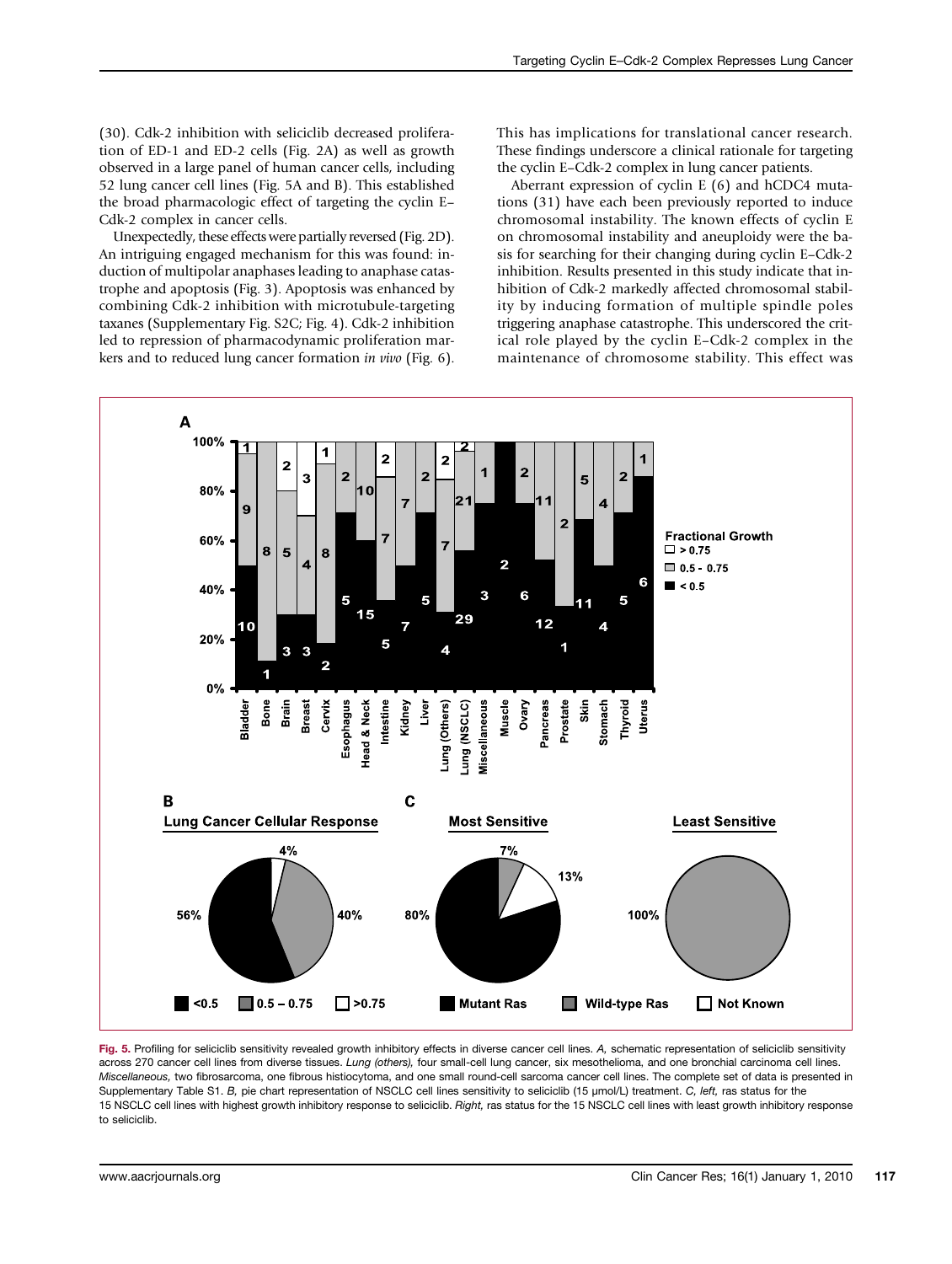

Fig. 6. In vivo seliciclib treatment effects. A, seliciclib treatment caused repression of Ki-67 and cyclin D1-immunostained nuclei in representative dysplastic lung lesions of wild-type cyclin E–expressing transgenic mice compared with vehicle-treated (DMSO) mice. B, representative H&E staining of lung tissues from syngeneic FVB mice injected with ED-1 lung cancer cells before in vivo treatment with seliciclib or vehicle (DMSO). C, seliciclib treatment resulted in reduced high-grade lesions (P = 0.026) in the lungs of ED-1 tail vein–injected syngeneic FVB mice compared with vehicle (DMSO) treatment. Each symbol represents a single mouse. Line, the mean number of high-grade lesions in each group. D, fewer multilayer lesions  $(P = 0.005)$  occurred in the lungs of ED-1 tail vein–injected syngeneic FVB mice treated in vivo with seliciclib compared with vehicle-treated (DMSO) mice. Each symbol represents a single mouse. Line, the mean number of multilayer lesions in each group.

observed at seliciclib dosages ( $\leq$ 20  $\mu$ mol/L) that preferentially inhibited Cdk-2 activity and not RNA II polymerase, as shown in Fig. 2C. Targeting of Cdk-2 in ED-1 cells with siRNAs also led to induction of multipolar anaphases (Fig. 3B, right). Induction of multipolar anaphases was not observed following Cdk-1 knockdown (Fig. 3B, right), underscoring a specificity for Cdk-2 inhibition. Although a possible role for the cyclin B1-Cdk-1 complex in the induction of multipolar anaphases has been highlighted (32), Cdk-2 was shown in this study to play an important regulatory role especially when the cyclin E–Cdk-2 complex was active. Higher seliciclib dosages (Fig. 2A) as well as siRNAs engineered against cyclin E (Fig. 1) or Cdk-2 (data not shown) each led to marked cytotoxicity, as expected (30).

Future work will investigate the precise mechanism(s) leading to anaphase catastrophe. A possible Cdk-2 target is NuMA, a key organizer of mitotic spindle poles, and its activity is regulated by Cdks (33, 34). Comparing the phosphoproteome of seliciclib versus vehicle-treated lung

cancer cells in future work should help elucidate the role of this target and perhaps identify others mediating these effects. Another target to consider is HSET, a kinesin motor that regulates the organization of centrosomes in dividing cells and is essential for cells undergoing division in the presence of extra centrosomes (26, 35).

Prior work and studies presented here indicate antitumorigenic effects of targeting the cyclin E–Cdk-2 complex in animal models and raise interest in targeting this pathway in diverse cancer cell contexts, including lung cancer (1, 16). Seliciclib as a single agent or as part of a combination regimen decreased tumor size in xenograft models (16, 17, 36). However, a phase I clinical trial with seliciclib as a single agent did not report objective responses (14).

Multiple reasons could account for this clinical observation. Prior proof of principle clinical trials by our team (37, 38) established that optimal intratumoral drug concentrations are needed to exert desired pharmacodynamic effects within clinical lung cancers. Clinical pharmacologic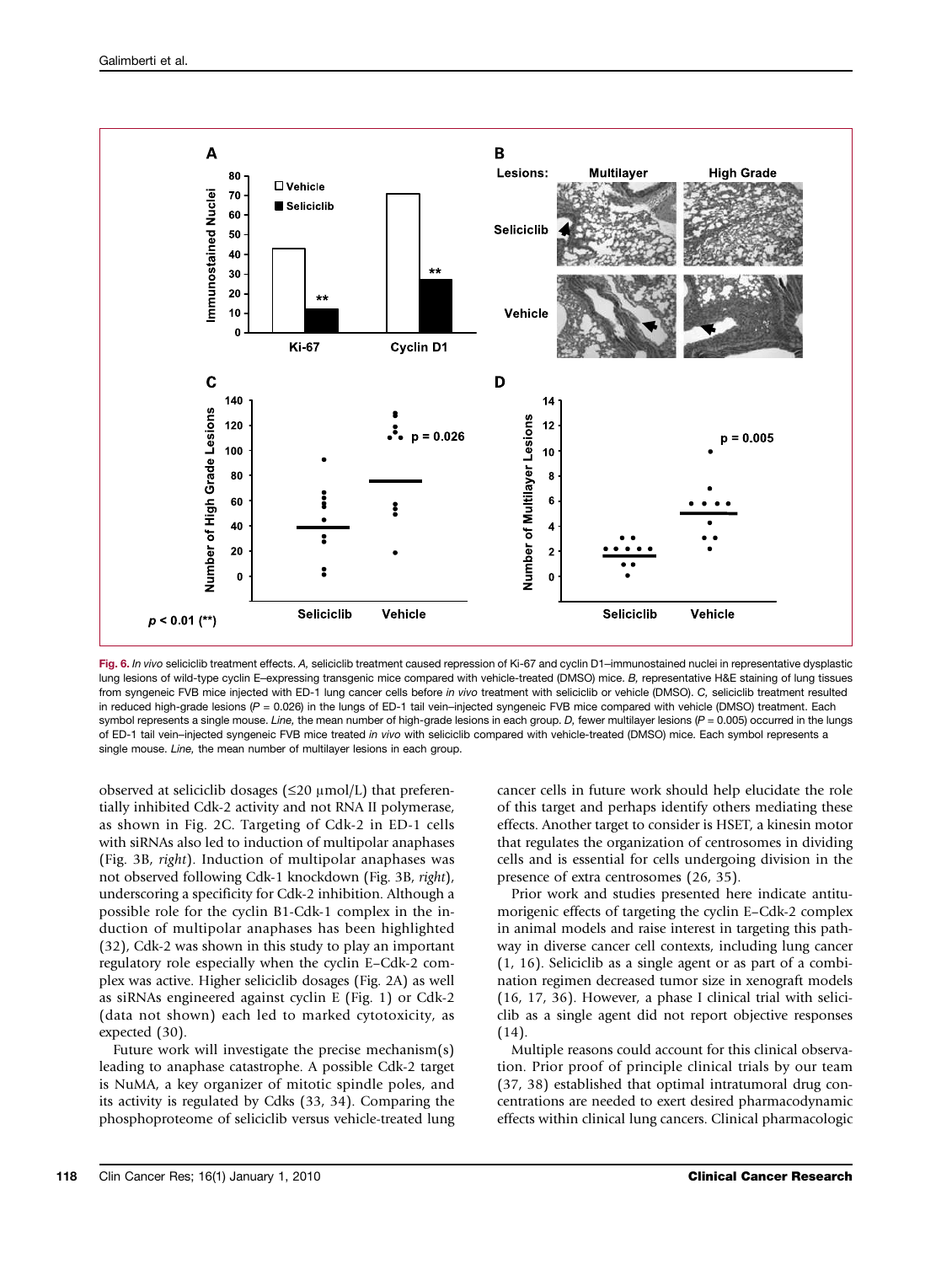data for seliciclib intratumoral concentrations in cancers of patients do not yet exist, but would provide critical information to guide the selection of an optimal seliciclib dose and schedule used in the treatment of cancer patients. It is also worth noting that seliciclib is a first-generation Cdk-2 inhibitor and newer compounds with greater potency are under study (39). Our preliminary studies reveal that several of these compounds are much more potent than seliciclib in conferring growth inhibition in lung cancer cells (data not shown). Furthermore, the use of pharmacodynamic markers identified in this study, such as the expression profile of cyclin E or presence of ras mutations within lung cancers might guide selection of lung cancer cases likely to be responsive to seliciclib.

Intriguingly, a tight correlation was found between ras mutations and sensitivity to seliciclib treatments in the high-throughput screen displayed in Fig. 5C and Supplementary Table S2. Activating ras mutations are found in a subset of NSCLCs (40) and this predicts resistance to epidermal growth factor receptor–tyrosine kinase inhibitors (41, 42). The presence of ras mutations was linked to chromosomal instability (43, 44), providing a plausible explanation for these mutations conferring sensitivity to seliciclib treatment through reduced chromosomal stability. This pharmacogenomic result indicated that cyclin E–Cdk-2 targeting therapies could be effective for lung cancer patients resistant to epidermal growth factor receptor–tyrosine kinase inhibitor–based therapy due to activating ras mutations.

Analyzing responses of patients from previous seliciclib clinical trials based on ras mutation status should provide clinical insights. Also, because combining seliciclib with microtubule-targeting agents produced cooperative antineoplastic effects in both murine (Fig. 4) and human (Supplementary Fig. S2C) lung cancer cells, a combination regimen of seliciclib with paclitaxel or docetaxel would be an attractive lung cancer therapeutic regimen to consider. Future work should not only explore cooperation between Cdk-inhibitors with taxanes, but also with other agents. In this regard, it is notable that preliminary studies indicate that seliciclib cooperates with all-trans-retinoic acid to

#### **References**

- 1. Shapiro GI. Cyclin-dependent kinase pathways as targets for cancer treatment. J Clin Oncol 2006;24:1770–83.
- 2. Koff A, Giordano A, Desai D, et al. Formation and activation of a cyclin E-cdk2 complex during the G1 phase of the human cell cycle. Science 1992;257:1689–94.
- 3. Freemantle SJ, Liu X, Feng Q, et al. Cyclin degradation for cancer therapy and chemoprevention. J Cell Biochem 2007;102: 869–77.
- 4. Harbour JW, Luo RX, Dei Santi A, Postigo AA, Dean DC. Cdk phosphorylation triggers sequential intramolecular interactions that progressively block Rb functions as cells move through G1. Cell 1999;98:859–69.
- 5. Ohtsubo M, Theodoras AM, Schumacher J, Roberts JM, Pagano M. Human cyclin E, a nuclear protein essential for the G1-to-S phase transition. Mol Cell Biol 1995;15:2612–24.
- 6. Spruck CH, Won KA, Reed SI. Deregulated cyclin E induces chromosome instability. Nature 1999;401:297–300.

suppress lung cancer cell growth (data not shown). Other combination regimens might be considered.

In summary, targeting the cyclin E–Cdk-2 complex led to significant suppression of lung cancer growth both in vitro and in vivo. Unexpectedly, a novel consequence of this inhibition was induction of anaphase catastrophe that triggered apoptosis. Kinase-targeted therapy has proven effective for targeting Bcr-Abl in chronic myelogenous leukemia (45, 46), c-kit in gastrointestinal stromal tumors (47), and epidermal growth factor receptor in lung cancer (48, 49). Prior work revealed a key role for the cyclin E–Cdk-2 complex in lung carcinogenesis (1, 12) and in lung cancer therapy or chemoprevention (1, 3, 9, 10, 12). This study advances prior work by implicating cyclin E–Cdk-2 complex inhibition, in combination with a microtubule-targeting agent, as a lung cancer therapeutic strategy.

#### Disclosure of Potential Conflicts of Interest

E. Dmitrovsky received a commercial grant from Cyclacel. The other authors disclosed no potential conflicts of interest.

#### Grant Support

NIH and National Cancer Institute grants RO1-CA087546 (E. Dmitrovsky), RO1-CA111422 (E. Dmitrovsky), RO1-GM51542 (D.A. Compton), and T32-GM008704 (S.L. Thompson) as well as by Samuel Waxman Cancer Research Foundation grants (E. Dmitrovsky and J. Settleman), the American Lung Association (X. Liu), and partly by a research grant from Cyclacel Ltd. (E. Dmitrovsky). E. Dmitrovsky is an American Cancer Society Clinical Research Professor supported by a generous gift from the F.M. Kirby Foundation.

The costs of publication of this article were defrayed in part by the payment of page charges. This article must therefore be hereby marked advertisement in accordance with 18 U.S.C. Section 1734 solely to indicate this fact.

Received 8/10/09; revised 10/9/09; accepted 10/10/09; published OnlineFirst 12/22/09.

- 7. Lonardo F, Rusch V, Langenfeld J, et al. Overexpression of cyclins D1 and E is frequent in bronchial preneoplasia and precedes squamous cell carcinoma development. Cancer Res 1999;59:2470–6.
- 8. Fukuse T, Hirata T, Naiki H, et al. Prognostic significance of cyclin E overexpression in resected non-small cell lung cancer. Cancer Res 2000;60:242–4.
- 9. Langenfeld J, Lonardo F, Kiyokawa H, et al. Inhibited transformation of immortalized human bronchial epithelial cells by retinoic acid is linked to cyclin E down-regulation. Oncogene 1996;13:1983–90.
- 10. Dragnev KH, Pitha-Rowe I, Ma Y, et al. Specific chemopreventive agents trigger proteasomal degradation of G1 cyclins: implications for combination therapy. Clin Cancer Res 2004;10:2570–7.
- 11. Sueoka N, Lee HY, Walsh GL, et al. Posttranslational mechanisms contribute to the suppression of specific cyclin:CDK complexes by all-trans retinoic acid in human bronchial epithelial cells. Cancer Res 1999;59:3838–44.
- 12. Ma Y, Fiering S, Black C, et al. Transgenic cyclin E triggers dysplasia